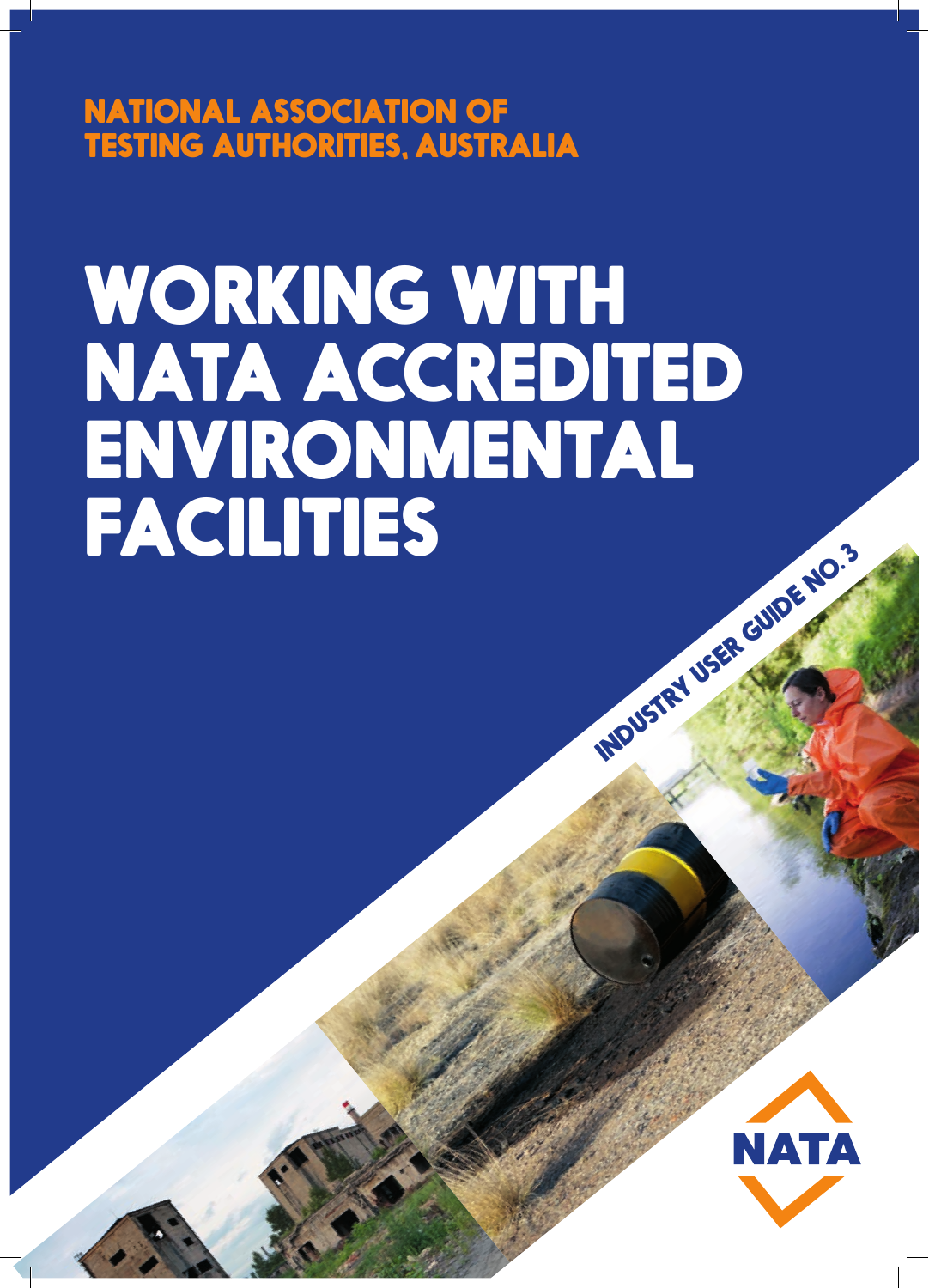# WHY USE A NATA ACCREDITED LABORATORY OR INSPECTION BODY?

NATA Accreditation is about confidence – yours and that of your customers – in the data and information on which you must make informed decisions.

NATA Accreditation covers activities that produce this technical/scientific data and information; testing, measurement, examinations and inspections.

In NATA's vocabulary, accreditation has a very specific meaning.

A procedure by which an **authoritative body** gives formal recognition that a body is **competent** to carry out **specific tasks**.

Hence, NATA Accreditation is a high level process of recognising collective, specific and demonstrated competencies. The core of NATA Accreditation is the third party, objective, peer assessment process at a scientific and technical level that provides assurance of the facility's capability to produce reliable data from particular analyses or inspections. The NATA Accreditation Criteria include the international standards ISO/IEC 17025 *General requirements for the competence of testing and calibration laboratories* and ISO/IEC 17020 *Requirements for the operation of various types of bodies performing inspection,* both of which are used globally for accreditation.

In addition to confidence, NATA Accreditation provides you with:

- an ability to outsource to an independent, objective authority the monitoring of laboratory and inspection body performance;
- international arrangements providing for the mutual recognition of data produced by laboratories and inspection bodies accredited by NATA and equivalent accreditation bodies globally;
- a resource to resolve disputes relating to accredited services.

## WHAT ENVIRONMENTAL TESTING AND INSPECTION ACTIVITIES ARE ACCREDITED BY NATA?

NATA accredits facilities in both its ISO/IEC 17025 based laboratory program and ISO/IEC 17020 based inspection body program. The range of activities that can be accredited include:

## **Laboratory Inspection**

Air - analysis and monitoring Contaminated site inspection Biota Electromagnetic fields Investigative testing **Landform** Soils – analysis and monitoring Sampling design Waters – analysis and monitoring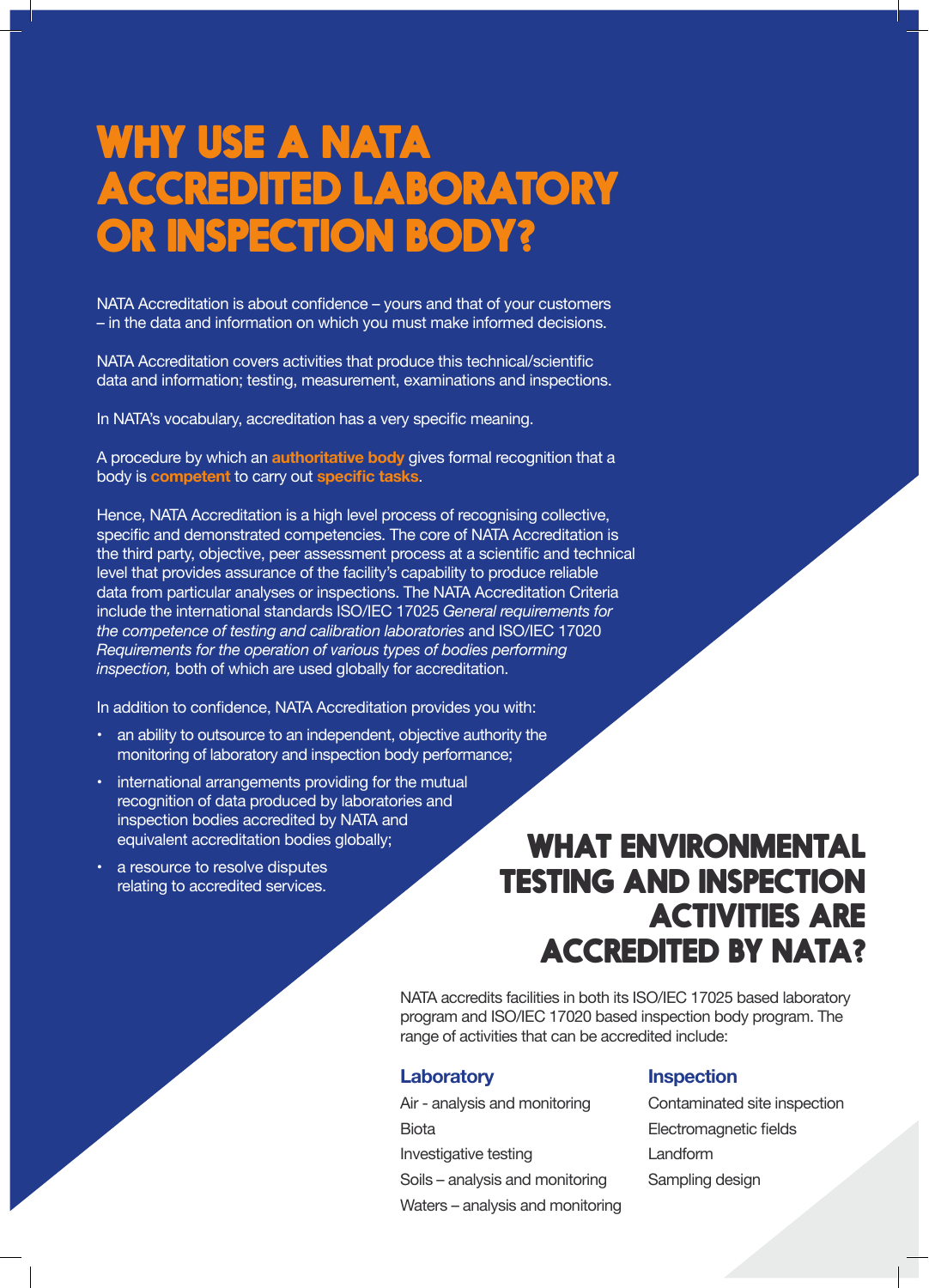## IS THE FACILITY ACCREDITED FOR WHAT I NEED?

A facility's NATA Accreditation may not cover every service that it provides so it is important to ask the correct question when seeking to have your samples tested or a site inspected.

#### *"Do you hold NATA Accreditation for [the specified analysis/ inspection] of [the specific type of environment]?"*

NATA Accredited facilities are able to add the NATA endorsement to reports covering accredited activities. The endorsement is not allowed to be applied to unaccredited tests or inspections. As such, a more concise specification is to state that

### *"I require all results reported to be NATA-endorsed".*

The tests and inspections for which a facility has successfully demonstrated practical competence and capability at a NATA assessment are detailed within its Scope of Accreditation. The scope of accreditation contains important information such as analytes, techniques and applicable standards and codes. There may, however, be additional checks that you will need to make.

- Not all laboratories can achieve the same detection limits. You should discuss limits of detection with the laboratory to make sure that your needs can be met.
- Methods are not all the same. NATA requires all methods used within an accreditation to be properly validated but it does not specify which methods are to be accredited. If you need an analysis to be performed to a specific method, make sure that this is within the laboratory's accreditation.
- The list of analytes can vary between scopes of accreditation so again you need to check with the laboratory that it can meet your needs. For example, if you were to ask for organophosphate pesticide residues in soil without being specific, the laboratory may not hold accreditation for the specific residue(s) in which you are interested.

Scopes of accreditation are publicly available documents and hence the primary source of information for anyone wanting to have testing and/or inspections performed. They are accessible from the NATA website at **www.nata.com.au**.

It should be noted that an accredited facility is permitted to include results not covered by its scope of accreditation on a NATA-endorsed reports provided any such results are appropriately identified. That is why the requirement "all test/inspections results reported to be NATA-endorsed" is so important.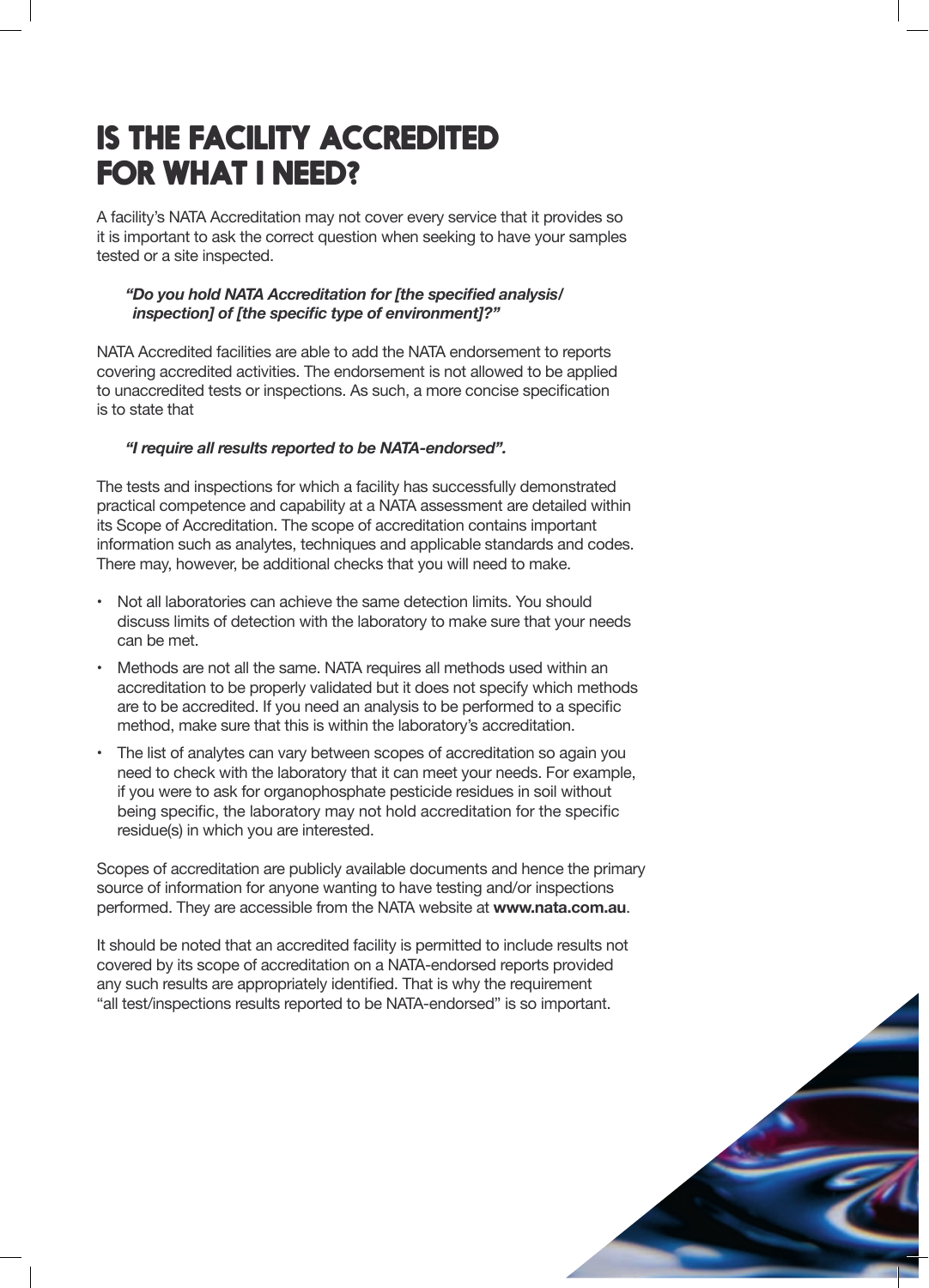# NATA-ENDORSEMENT – WHAT'S THE SIGNIFICANCE?

The NATA endorsement consists of the NATA logo, the facility's accreditation number and text presented similar to the following.



**Accredited for compliance with ISO/IEC 17025 or Accredited for compliance with ISO/IEC 17020 Accreditation number xxxxx**

In addition, the following statements may be added:

*NATA is a signatory to the ILAC mutual recognition arrangement for the mutual recognition of the equivalence of testing, calibration and inspection* **reports** [for those who need international recognition of the reported results]

## **NATA endorsed vs unendorsed reports – cost / benefit?**

NATA requires that all activities described in the scope of accreditation are performed using exactly the same processes and to the same level of confidence whether reported on an endorsed report or not.

Some accredited facilities do, however, apply a surcharge to issue an endorsed report for commercial or marketing reasons.

For you as the customer, the NATA-endorsement is there to provide prima facie evidence that the results within the report have been issued under the laboratory's NATA Accreditation. Hence, you can have the confidence that the tests and/or inspections have been undertaken by competent staff using sound science/engineering as verified by NATA's peer assessment processes.

Similarly, your own customers and auditors (if your business is subject to some form of external oversight) may share this confidence.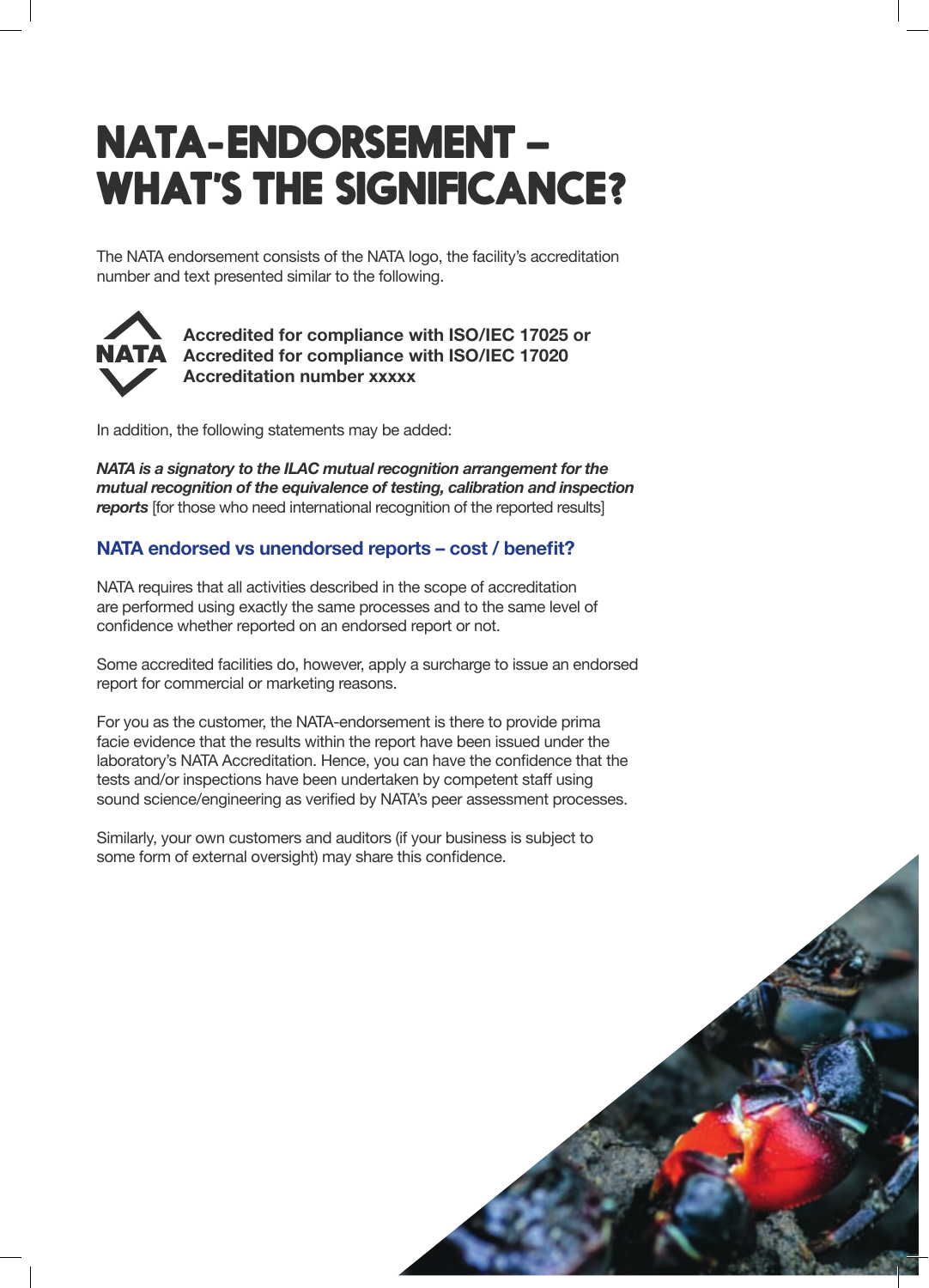## WHAT DO I NEED TO SPECIFY?

This may be stating the obvious but simply dropping off a sample at a laboratory and saying "I want it tested" is not the best approach – yet it happens quite frequently.

Similarly asking an inspection body to "send someone over to have a look" may not work either.

NATA accredited laboratories and inspection bodies will happily assist you with defining your needs but they do need some specific information first.

Once you have ascertained that the laboratory or inspection body is appropriately accredited, the next step is to ensure clarity around:

- Why you need their services e.g. one-off investigation or on-going routine testing, whether it is for regulatory compliance or not, etc.
- The standard, code or specification that is applicable.

#### **For testing**

- The analyses you wish to have performed be specific;
- Whether you just want a qualitative "is it present or not?' answer, a "state-of-the-art quantitative analysis with low limit of detection and small uncertainty, or somewhere in-between;
- The method to be used (if the standard, code or specification allows for options);
- The QA/QC requirements e.g. duplicate analysis, certified reference materials, spike recovery, batch QC analysis, etc. – and if you wish to have these reported;
- Information on sampling/sub-sampling;
- Requirements for compositing samples if this allowed by the method/code/Regulations.

#### **For inspections**

- All relevant site information including specific detail of the location;
- Nature of the inspections to be undertaken.

Specific information gives the accredited facility clarity for determining its ability and availability to undertake the work and, of course, work out the cost.

## WHAT IF MY REQUIREMENTS CHANGE?

Where there is a standing arrangement or contract for samples to be routinely tested, the laboratory would not be expected to contact the customer on receipt of each batch of samples, even if the number of samples received might vary. Laboratories will, however, contact the customer if the sample type changes or the integrity of the sample is in doubt.

If you require a change to some aspect of a routine arrangement such as the test method or an analyte, it is your responsibility to notify the laboratory. Any material change to such a standing arrangement needs to be made in writing and acknowledged by the laboratory.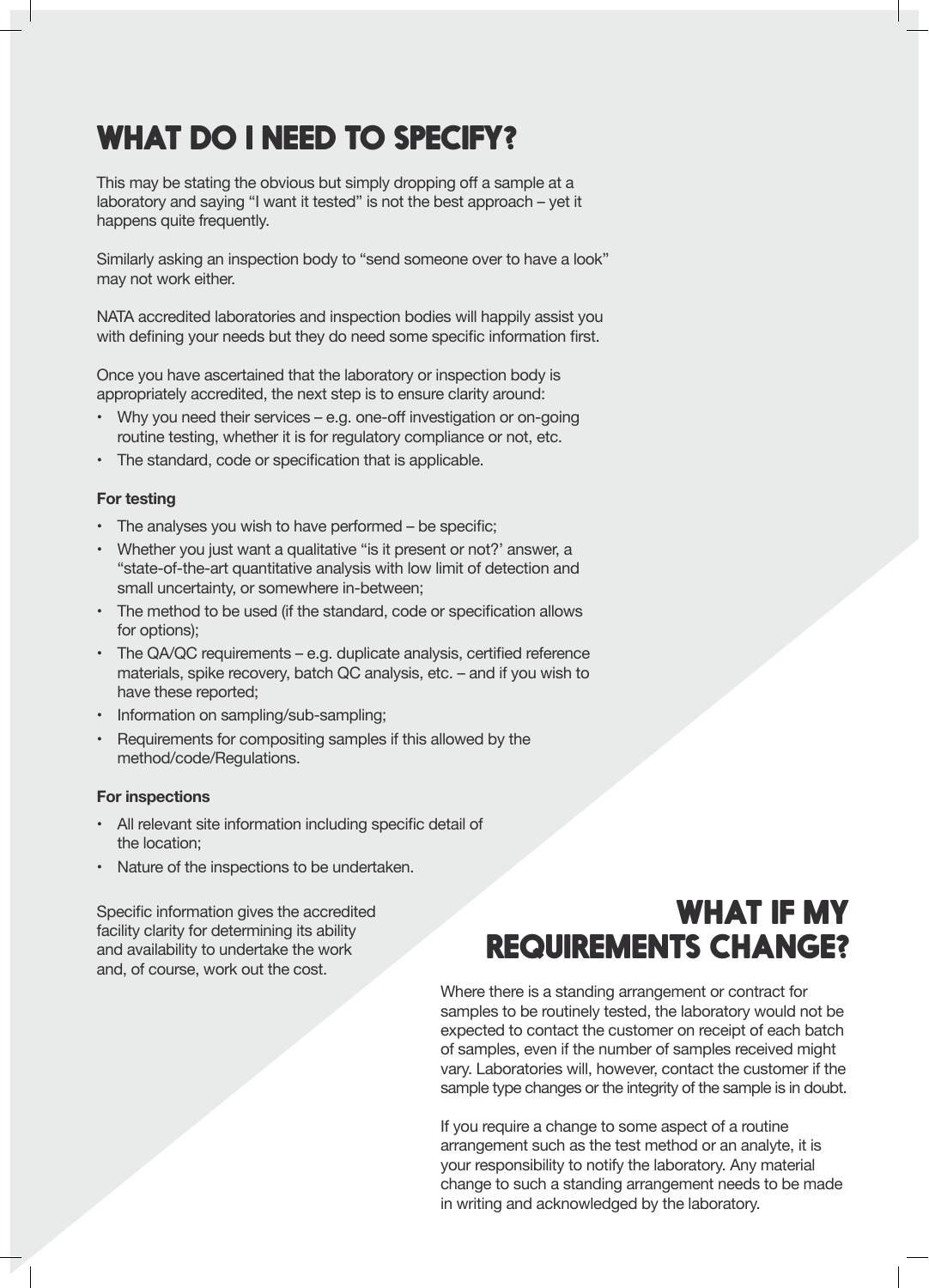## WHAT IS IMPORTANT WITH SAMPLES TO BE TESTED?

### **Sample integrity**

The best quality testing service available is effectively useless if samples are compromised by:

- poor sampling plan and/or technique;
- inappropriate storage and transport (e.g. temperature, type of container, sealing, timeliness); and/or
- incorrect or inadequate labelling.

It is stating the obvious but samples supplied to a laboratory must be representative of the material being sampled. Compromising the integrity of the samples will waste everyone's time and your money.

#### **Supplying the correct amount/number of samples**

Ensuring that you supply the correct amount of material and/or correct number of samples will save angst with the laboratory and minimise the cost. Standards and codes may mandate or provide guidance on sample size and/or the number but if not, have the conversation with your laboratory.

#### **Compositing of samples**

As mentioned in the section on specifying what you want, compositing of samples is sometimes allowed for by standards, codes and specifications.

The obvious benefit of compositing is that multiple samples may be tested together which may reduce the cost of the test.

The downside is that if the analysis identifies the presence of a contaminant, it is not possible to identify in which sample or samples it was present.

If agreed that compositing is acceptable, it is important to provide clear instructions to the laboratory whether sub-sampling is permitted and how the samples are to be tested. Particular care should be paid to ensuring the sample volume or mass tested is in compliance with the requirements of the applicable standards, codes or specifications. If you are in doubt, this should be discussed with the laboratory or an independent technical expert. It is possible that some methods of compositing may lead to an insufficient volume of sample being tested if clear instruction is not given.

#### **"Samples tested as received"**

This statement is usually applied to test reports when the laboratory has not been responsible for the collection of samples. Use of this statement does not, however, remove the laboratory's responsibility to only test samples that are in a satisfactory condition. Laboratories are required to have procedures covering the acceptance of samples for testing.

This is especially important for samples where the analyte may not be stable. If a laboratory receives a sample that does not meet acceptance criteria, the laboratory must contact the customer and ascertain what action to take. The best option is to provide another sample but this is not always possible. In such cases the testing may be undertaken but the test report must include comments regarding the nature of the problem(s) with the sample(s) and, where applicable, that caution is required when interpreting the result(s).

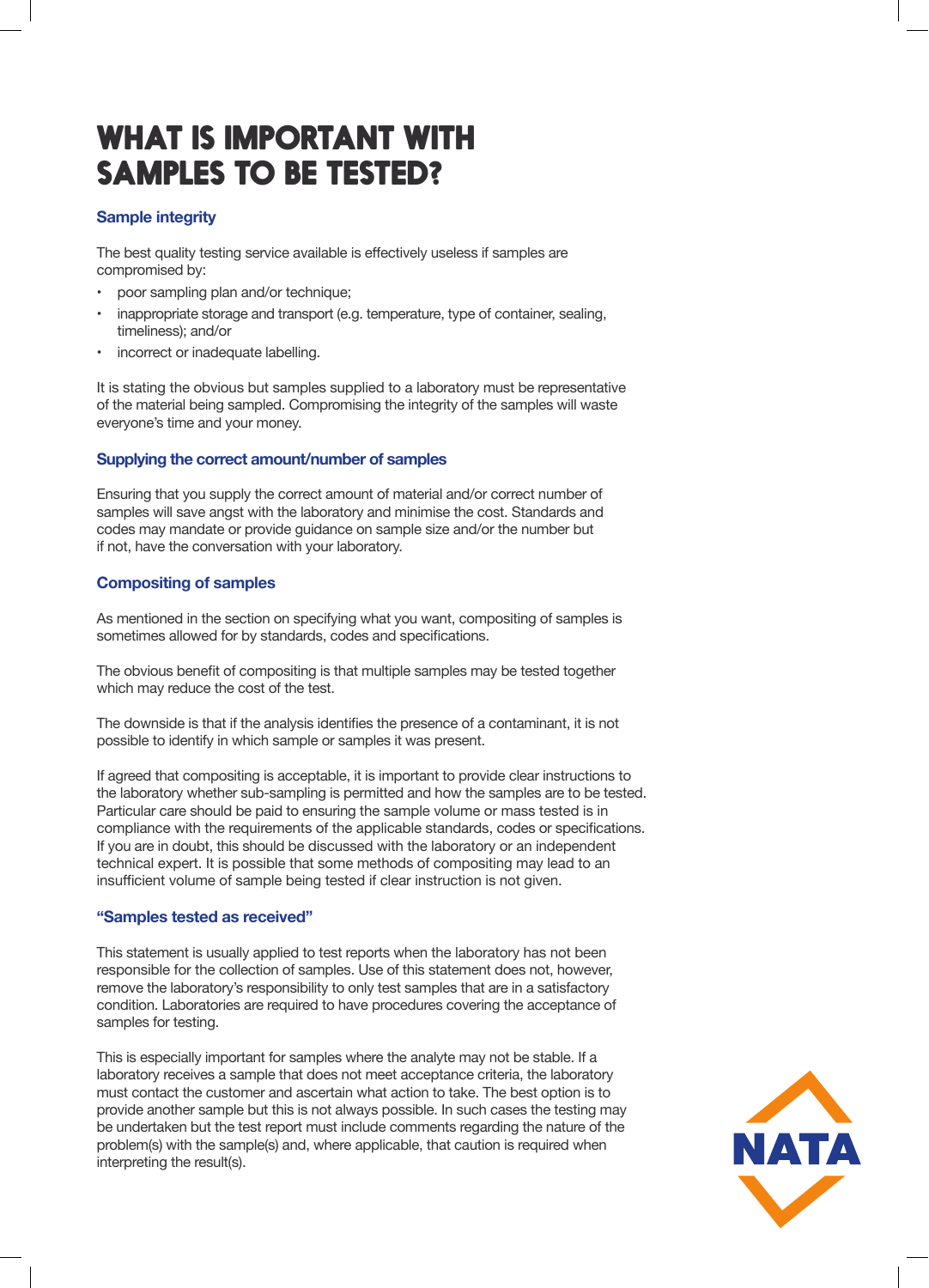## **How hard can it be to label and transport a few samples?**

Apparently, some people just don't get it. Here are some examples of how not to label and transport your samples.



Any laboratory receiving samples that look like any of the above are quite entitled to refuse service. They cannot be expected to perform miracles on samples when you've not taken the time to ensure sample integrity.

Some simple pointers:

- Label samples using something that won't wash off.
- Label the body of the container, not just the lid/cap.
- Cool samples in ice or the refrigerator and then transport with ice bricks.
- If using ice, double bag it don't leave it free flowing.
- Use plenty of bubble-wrap.

## WHAT SHOULD I DO WITH MY TEST/INSPECTION REPORTS?

ISO/IEC 17025 details what needs to be included in a test report. Similarly, ISO/IEC 17020 describes the requirements for inspection reports. Additionally, some standards/standard methods describe how results are to be reported.

Nonetheless, customers should still check any report received to ensure that:

- it matches your request;
- it contains all of the information you need;
- the results are reported clearly and unambiguously; and
- the results are reported in the manner prescribed by the applicable standard, code or specification.

Unless the laboratory performing the tests has been involved in the sampling, the report may include a statement to the effect that "samples were tested as received". This indicates that the customer has been responsible for providing the samples to the laboratory in an appropriate manner.

If the sampling has been performed by another accredited laboratory or an accredited inspection body, details of the sampling should have also been provided in a NATA-endorsed report.

## COMMUNICATION IS THE KEY

The key to successfully gaining reliable testing and/or inspection data is effective communication between the laboratory and client.

Mutual understanding doesn't just happen, it must be pursued. Two particular points to remember:

• Initial clarity surrounding the purpose of the

testing or inspection services will aid all subsequent discussions and greatly improve the likelihood of obtaining the appropriate services;

• Communication shouldn't be a once-off event – if you have questions received the test report and something seems odd or doesn't make sense, ask.